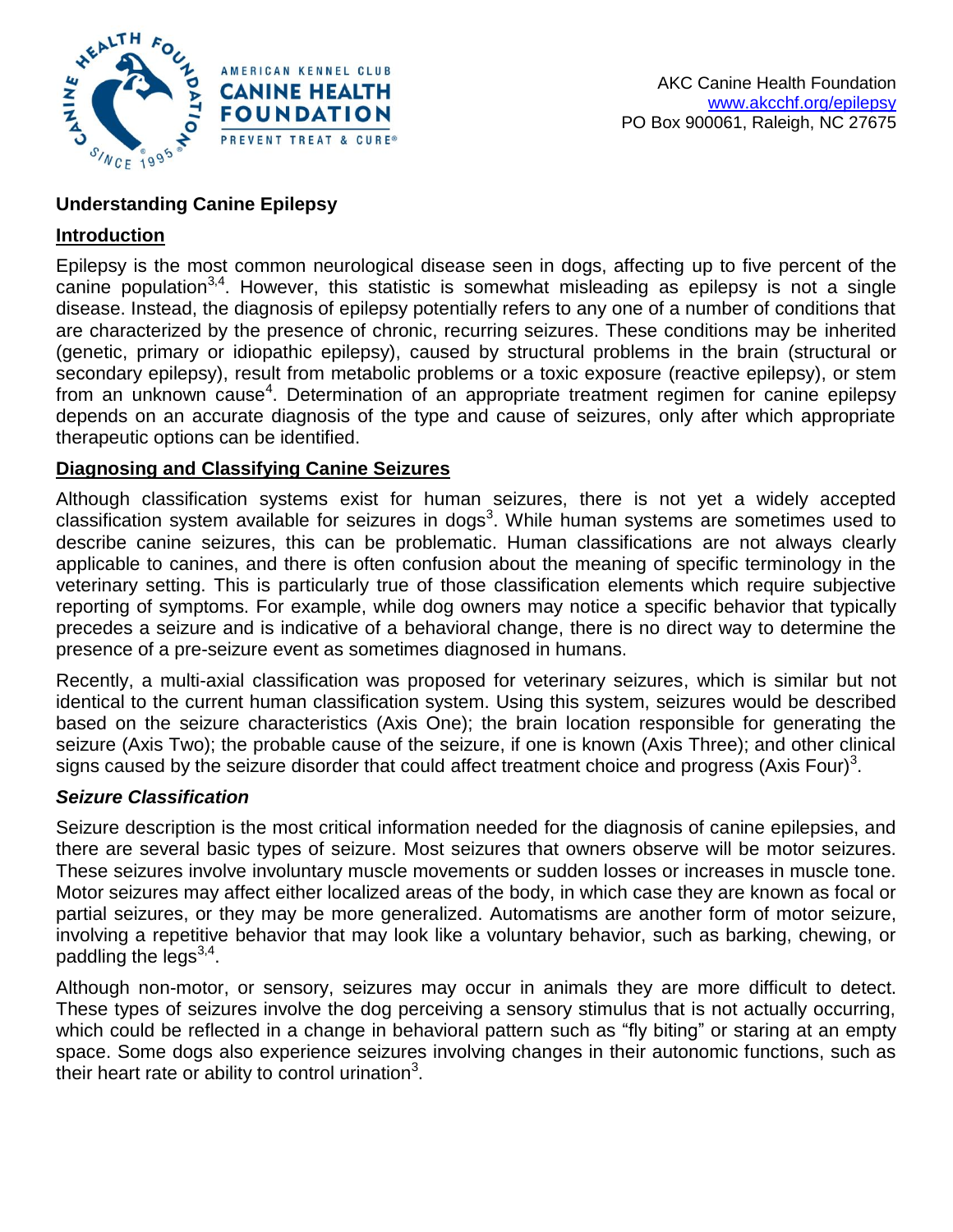#### **Commonly Used Terminology**

**Automatisms –** repetitive movements that appear to be under voluntary control, but actually reflect seizure activity

**Atonic seizure –** a sudden loss of muscle tone lasting several seconds or more, not following a tonic or myoclonic event

**Cluster seizures –** a group of seizures within a shorter than normal interval, such as over the course of a day

**Focal seizure –** seizures affecting only part of the brain and therefore also only part of the body, also known as partial seizures

**Generalized seizure –** seizures affecting both hemispheres of the brain

**Idiopathic epilepsy\* –** epilepsy of unknown cause, typically assumed to be genetic. See also primary epilepsy.

**Interictal period –** the time between seizures

**Myoclonic seizure –** sudden, brief contractions of a muscle or group of muscles

**Postictal period –** the time immediately following a seizure, where sensory or behavior changes may be observed

**Primary epilepsy\* –** epilepsy with no identifiable structural or reactive cause, typically assumed to be of genetic origin. See also idiopathic epilepsy.

**Refractory epilepsy –** seizures that occur even during treatment with therapeutic doses of antiepileptic medication, i.e. the medication stops being effective.

**Status epilepticus –** a serious condition where seizures follow closely on one another without a break, or where a single seizure lasts more than 5 minutes

**Tonic seizure–** a sustained increase in muscle tone lasting up to several minutes

**Tonic-clonic seizure –** a seizure where the tonic phase is followed by shorter, myoclonic, contractions

\*The terms idiopathic or primary epilepsy are applied inconsistently in veterinary medicine at the current time. Some veterinary neurologists consider all idiopathic epilepsy to be of genetic origin (similar to human medicine) whereas others consider it to be of "unknown origin," particularly in cases that occur outside of an expected age range for genetic-based epilepsy.

## *Describing Seizures*

When observing seizures, it is important for dog owners to keep a diary of detailed information including: 1) affected body parts 2) when seizures occur 3) how often seizures occur, and 4) how long they last (see attached diary template for record keeping). Doctors and owners should also pay close attention to how dogs behave after a seizure has passed. Although some canines will quickly return to normal, during the postictal period, others will experience difficulties standing or moving; problems understanding visual, aural, or other stimuli; or other changes in behavior. These symptoms may last for varying amounts of time, and can affect treatment choice.

In some cases, seizures will occur as the result of exposure to a specific stimulus, such as an illness, exposure to a toxin, or problems with metabolism. Any potentially precipitating events should be brought to the attention of the treating veterinarian, as such reactive seizures are not generally treated with standard anti-epileptic drugs<sup>4</sup>. Reflex seizures, which are seizures that occur consistently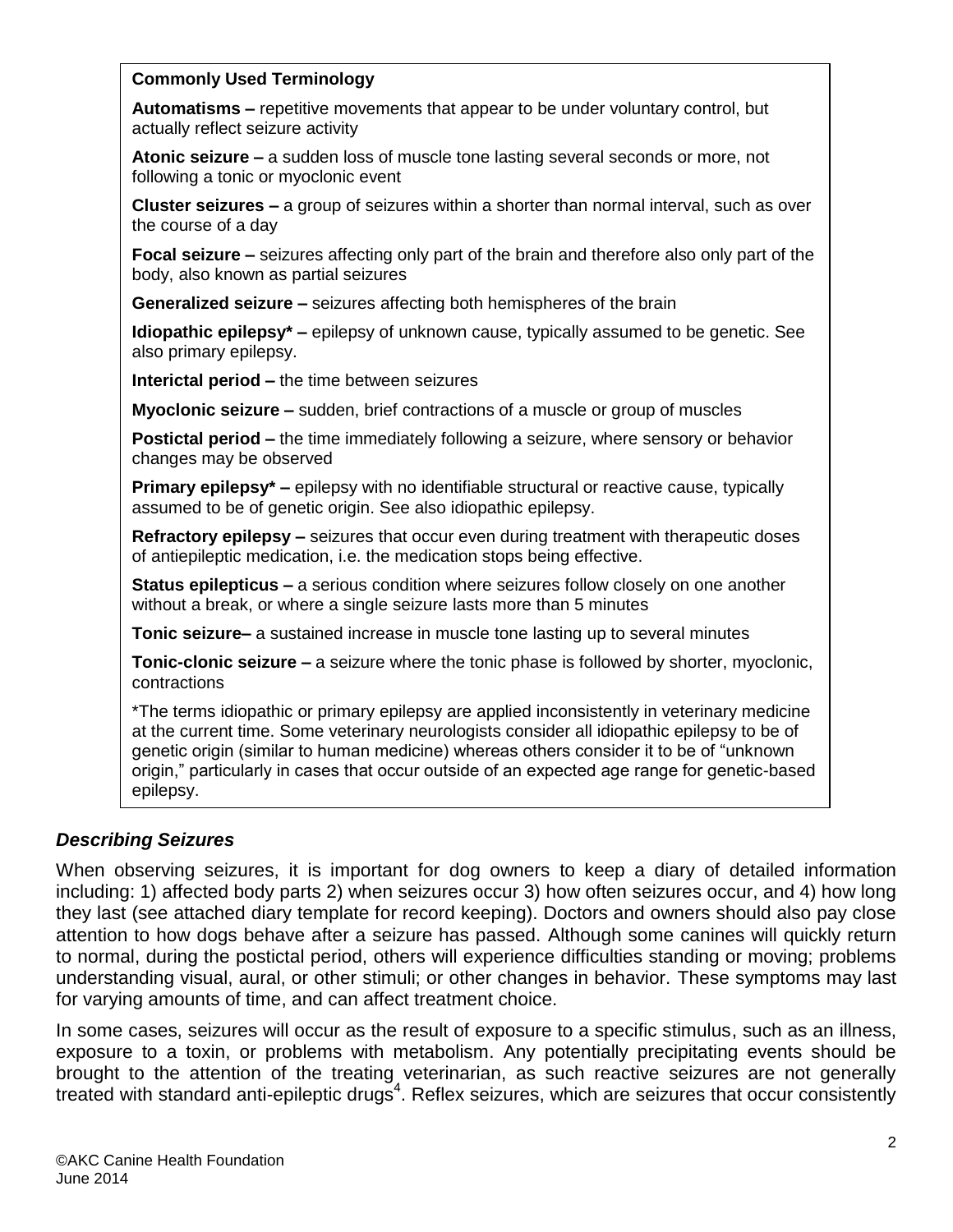after a particular exposure, such as to a loud noise, a flashing light, or a more complex movement or behavior, have also been reported in dogs $^{3,4}$ .

# **Types of Canine Epilepsy**

It is not always possible to identify the cause of canine seizures; however, canine epilepsies can generally be categorized into one of three types. Primary epilepsy, or idiopathic epilepsy, is defined as epilepsy without an identifiable structural cause and having an assumed genetic origin (see Commonly Used Terminology for more information about primary versus idiopathic epilepsy). Repeated seizures in 1-5 year old dogs with a normal neurologic examination, where there are no known structural abnormalities of the brain, metabolic diseases, or toxin exposures, are often assumed to be a form of primary epilepsy<sup>4</sup>. The designation of idiopathic epilepsy suggests that the seizures are of unknown origin. However, the causes of such epilepsies can sometimes be determined, for example when seizures are the result of a specific genetic defect known to occur in certain breeds.

Structural epilepsy is the diagnosis for seizures that occur because of observable damage to or malformations of the brain. Structural epilepsy is also referred to as secondary epilepsy, because the condition is the result of another problem rather than the primary disease. For example, structural epilepsy may occur after an inflammatory disease of the brain, growth of an intracranial tumor, or after trauma to the head. It can also be the result of congenital malformations or a vascular event, such as a stroke<sup>4</sup>. The brain changes that cause structural epilepsies can sometimes be detected using an MRI or by analysis of cerebrospinal fluid. Testing for structural epilepsy may be indicated if a dog exhibits neurologic abnormalities between seizures or if the dog falls outside the typical age range of onset for primary epilepsy. Interictal changes are less common in dogs with primary epilepsy.

Reactive seizures, seizures which occur in response to specific stimuli (such as a metabolic derangement or a toxin), are not considered to be a form of epilepsy.

# **The Genetics of Canine Epilepsy**

A large number of genetic mutations have been associated with epilepsy in both humans and mice. In humans, the inheritance of epilepsy is generally complex, meaning that it involves interactions of one or more genes with each other as well as potentially with environmental factors, and this is likely true of epilepsy in dogs as well. However, the extent of inbreeding within specific dog breeds has allowed the identification of certain animals that are at particularly high risk of seizure development. No fewer than 26 dog breeds have shown at least some evidence of heritable, primary epilepsies.

Gene mutations have been identified, many of which include a group of diseases known as neuronal cereoid-lipofuscinoses. These are storage disorders where mutations lead to the abnormal accumulation and storage of a cellular product within cells, eventually leading to the dysfunction or death of neurons<sup>1</sup>. One gene for an inherited epilepsy has been identified in Lagotto Romagnolo dogs. That gene, *LGI2*, is similar to the previously identified human epilepsy gene *LGI1*, and scientists believe that a number of heritable epilepsies may have similar causes in humans and canines<sup>1</sup>. Research into potential similarities between dog and human epilepsies has also led to the identification of several candidate genes that may predict the efficacy of anti-epileptic treatment in some breeds.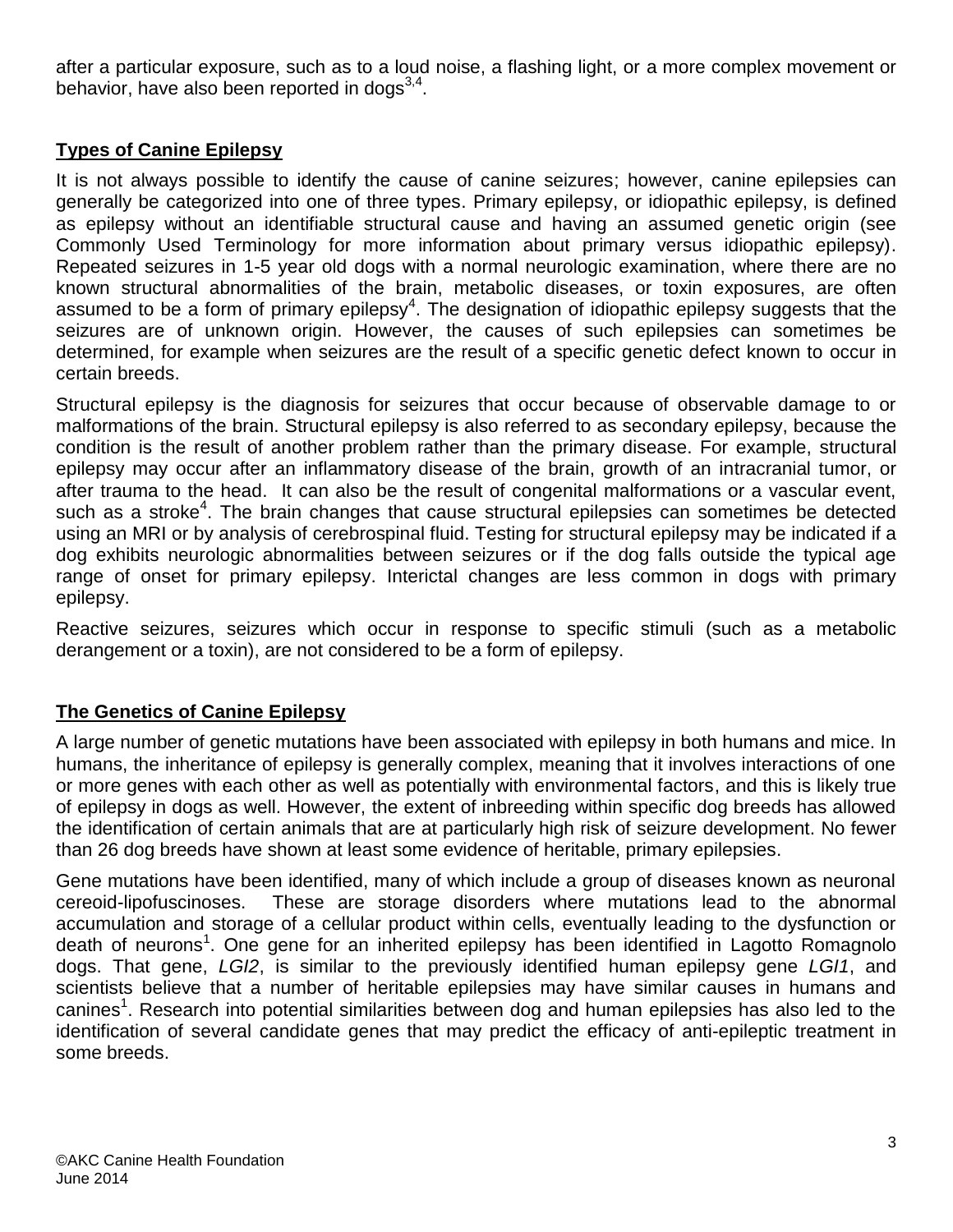# **The Etiology of Epilepsy**

The specific biochemical mechanisms that cause seizures to occur are not yet fully understood in either dogs or humans, although seizures are known to result from dysfunction in the brain's electrical activity. It is generally believed that epileptic seizures are caused by an imbalance between excitatory and inhibitory activity in specific areas of the brain, leading to either excessive brain activity or activity that is unusually depressed. However, in the absence of structural damage or metabolic insults, the causes of such dysfunction are not clear. There is some evidence suggesting that abnormal excitatory processes may be caused by functional abnormalities in neurons, specifically mutations in the ion channels that are essential to cells' electrical function<sup>6</sup>, but that explanation is likely to only apply to a subset of primary epilepsies. Further research into the specific causes of various forms of epilepsy is still needed; current understanding is incomplete.

## **Medical Management Options**

#### *The information provided below is for information purposes only and cannot replace the advice of your veterinarian. Do not give your dog any medications without a prescription from a veterinarian.*

Anti-epileptic drugs (AED) primarily work by inhibiting the action of excitatory neurotransmitters, stimulating inhibitory pathways, or altering ion channel function. Not all drugs work equally well in all animals, and their safety profiles are somewhat variable. A single, isolated seizure is not usually seen as a reason to begin treatment with AEDs. Treatment with these drugs is usually indicated when multiple generalized seizures have occurred within a 24 hour period, a dog has had at least two seizures within a six month period, or the dog has unusual or severe signs during the postictal period<sup>7</sup>.

Once treatment has been declared necessary, the process of choosing the right drug requires balancing effectiveness and tolerability. Although many short-term side effects can be managed by titrating medication dosages, some AEDs have the potential to cause significant adverse effects. Therefore, it is important for medications to be chosen and tested with care and to recognize that not all epilepsies are amenable to drug treatment.

## *Anti-Epileptic Drugs*

**Phenobarbital**, a first generation AED, is one of the drugs most used in veterinary patients, because it is relatively inexpensive, well-tolerated, and easily dosed<sup>7</sup>. Serious side effects include blood cell loss (cytopenias) and liver toxicity. There is also the potential for long term toxicity with phenobarbital, and dogs are susceptible to withdrawal effects as physical dependence develops over time<sup>7</sup>.

**Potassium bromide**, or bromide, is another first generation AED that is often used to treat canine epilepsy. When used in combination with phenobarbital and other AEDs that are metabolized in the liver, dosages of those drugs can potentially be lowered to reduce the risk of liver damage. Bromide may also be useful in resolving some cases of epilepsy that do not respond to phenobarbital monotherapy<sup>7</sup>.

The final class of first generation AEDs are the **benzodiazepines**, which include diazepam and clonazepam, although these drugs are less commonly used in  $d{\rm log}^{6,7}$ . When needed, clonazepam is a longer acting variant of diazepam and allows veterinarian to avoid some of the problems associated with that drug, such as a short half-life. However, chronic use of benzodiazepines in dogs comes with a significant risk of withdrawal seizures, and patients on these drugs can develop tolerance to the medications over time.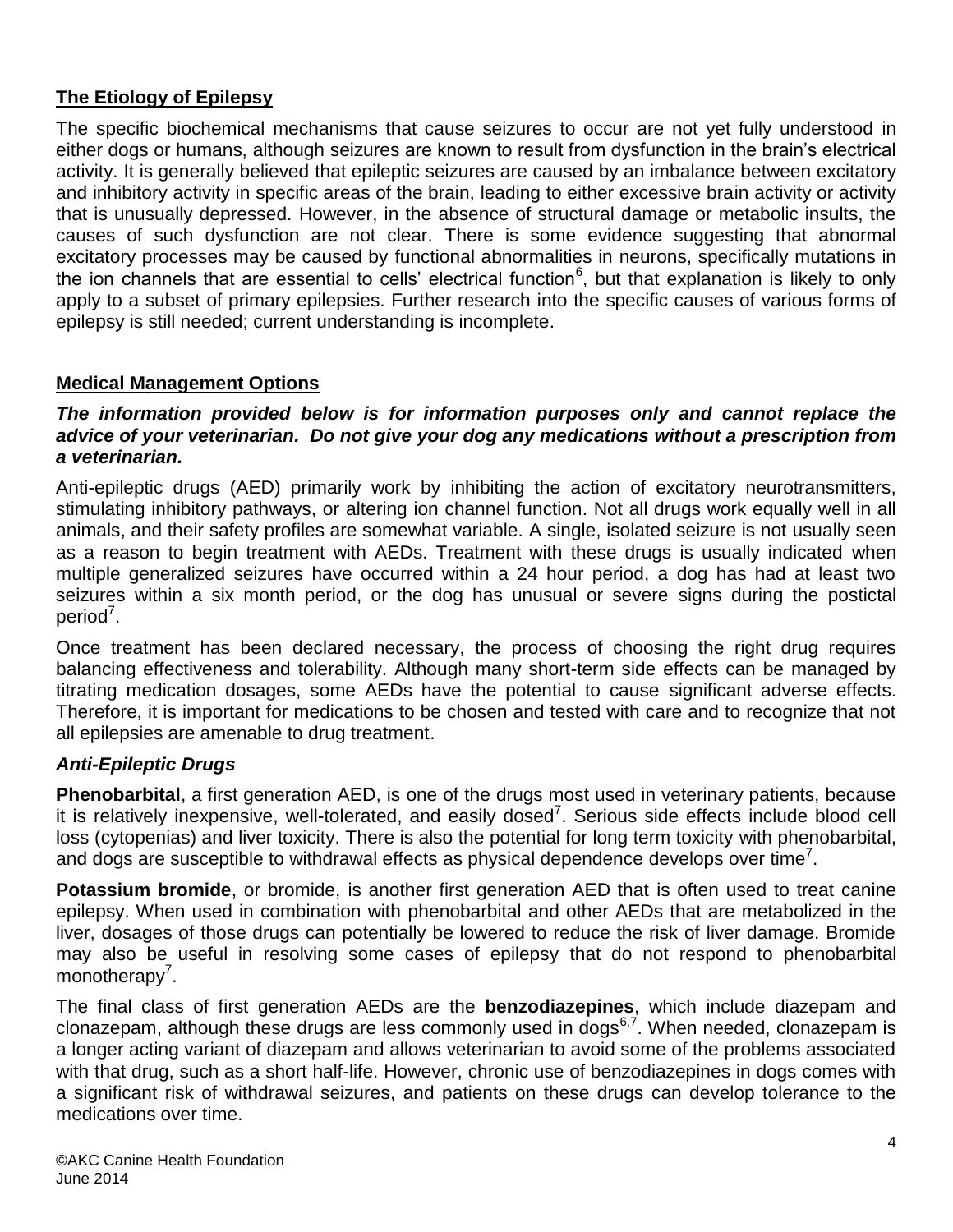Second generation AEDs used in dogs include levetiracetam, zonisamide, felbamate, gabapentin, pregabalin, and topiramate. **Levetiracetam** is considered to be a particularly safe treatment option with a wide range of safe dosages, however it efficacy remains unclear<sup>8</sup>. Further, co-administration with phenobarbital can affect how long it remains in the bloodstream<sup>6,7</sup>. **Zonisamide** is metabolized by the liver and can cause liver toxicity, although this is rarely observed. It is well absorbed, works via multiple mechanisms, and has shown to be effective against a variety of seizure types in humans. Because it interacts with phenobarbital, zonisamide doses should be increased when the two drugs are used in combination<sup>7</sup>. Topiramate is another human epilepsy drug that can be used in dogs. Its half life is quite short, although most adverse events are mild<sup>7</sup>.

**Felbamate** has been used to treat seizures in dogs. It has the potential to cause both blood and liver toxicity, therefore monitoring with complete blood counts and chemistry panels is recommended on a regular basis<sup>7</sup>. Pregabalin has been suggested as a potential add-on drug for refractory seizures in dogs, with limited, recognized adverse effects<sup>7</sup>. The second generation human epilepsy drug lamotrigine is not recommended for use in dogs because it can cause heart arrhythmias<sup>7</sup>.

Several third generation AEDs are currently under development and may turn out to be useful in the treatment of canine epilepsy. **Lacosamide** has been shown to be well tolerated in people, and some canine-specific data exist to support its use in dogs<sup>7</sup>. Rufinamide, a novel AED that is unlike any existing AEDs on the market, may also have some potential for canine treatment<sup>7</sup>. Finally, several other types of drugs are also under investigation for epilepsy treatment, including drugs that directly address inflammation, synaptic plasticity, and other brain health concerns, but they are not yet ready for general use<sup>6</sup>.

# *Drug Dosing*

Determining the appropriate dose for an AED is an extended process. While initial dosing is determined by weight, different dogs metabolize these drugs in different ways. Therefore, a series of blood tests are often needed to evaluate serum drug levels over time in order to make certain that levels remain high enough to be therapeutic but low enough not to be toxic<sup>7</sup>. While serum level of AEDs is a useful monitoring tool, drug levels are not a substitute for clinical assessment when determining the appropriate drug type and dose for any individual dog.

## *Refractory Epilepsy*

Drug resistant, or refractory, epilepsy presents additional treatment challenges both in terms of dosing and in drug choice. Refractory epilepsy is diagnosed when treatment with two appropriate AEDs has failed and occurs in 30-40% of all dogs with epilepsy<sup>5</sup>. It can occasionally be dealt with by the addition of second or third generation drugs, such as gabapentin, zonisamide, levetiracetam, or pregabalin<sup>5</sup> in a multi-drug regimen. There are some dogs for whom seizure control may remain elusive.

## **The Future of Canine Epilepsy**

Researchers continue to investigate the causes of canine epilepsies, both inherited and acquired, along with new treatments to more safely and effectively treat canine seizures. Furthermore, they do this not only to improve the health of dogs with epilepsy, but also to help their human counterparts. Epilepsy in dogs and humans is similar enough that canine epilepsy research not only has direct  $\mu$  impacts on dog health, it also has the potential to improve the lives of human epileptic populations<sup>9</sup>.

Translational research elements, those that bridge the species gap, can be observed across a broad range of clinical areas. Many of the types of familial epilepsy seen in dogs are similar to those that cause inherited human seizures<sup>1,9</sup>, and drug research has been shown to be beneficial to both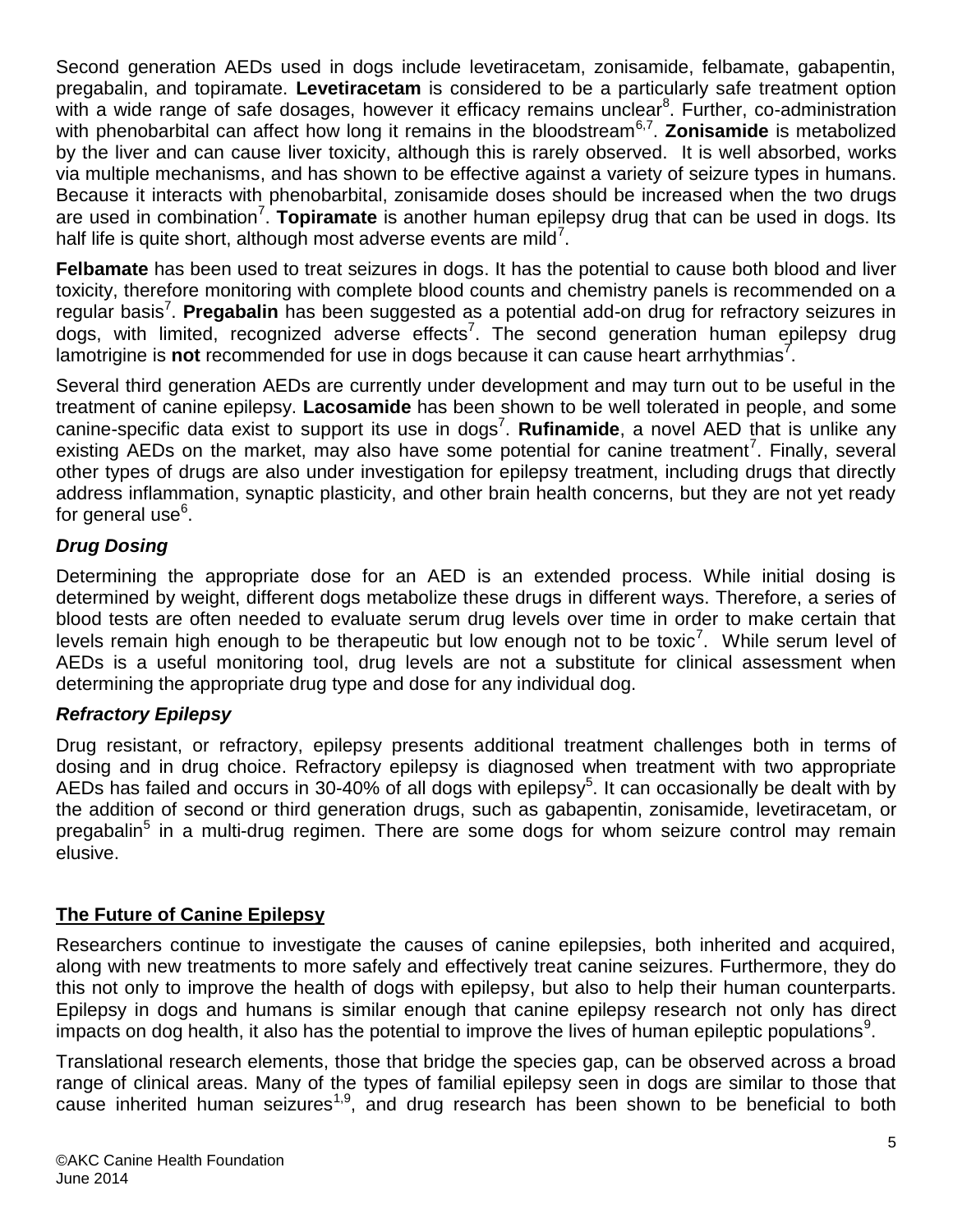species<sup>5,7</sup>. Canine epilepsies have also been used as a testing ground for new therapeutic options that can help dogs and humans alike. For example, preliminary research on intracranial electroencephalography (iEEG) in dogs suggests that the technique might be a way to predict seizures, which has the potential to be incredibly helpful for individuals who currently suffer from seemingly random epileptic events<sup>2</sup>.

There are limits, of course. Canine epilepsy isn't identical to human epilepsy, and several drugs have already been shown to have differential toxicity in dogs and humans<sup>5,7,9</sup>. Additionally, owners have a limited ability to monitor their dogs' seizures, particularly when compared to how well people can report on their own seizures<sup>9</sup>. Still, the extent to which naturally occurring epilepsy in dogs is similar to epilepsy in humans presents a unique opportunity to use canine epilepsy as a research model to help dogs and their owners alike.

## **Acknowledgements**

The AKC Canine Health Foundation thanks Drs. Chris Mariani, Ned Patterson and Mary Smith for review and editing of this educational document.

## **Reference List**

- **1. Ekenstedt, K.J. and Oberbauer, A.M.** Inherited Epilepsy in Dogs. 2013. Topics in Compan An Med. **28**:51-58**.**
- **2. Howbert, J.J., Patterson, E.E., Stead, S.M., Brinkmann, B., Vasoli, V., et al.** 2014. Forecasting Seizures in Dogs with Naturally Occurring Epilepsy. PLOS One. **9**: e81920.
- **3. Mariani, C.L.** 2013. Terminology and Classification of Seizures and Epilepsy in Veterinary Patients. Topics in Compan An Med. **28**:34-41**.**
- **4. Moore, S.A.** 2013. A Clinical and Diagnostic Approach to the Patient With Seizures. Topics in Compan An Med. **28**:46-50.
- **5. Muñana, K.R.** 2013. Management of Refractory Epilepsy. Topics in Compan An Med. **28**:67- 71**.**
- **6. Patterson, E. E.** 2013. Epileptogenesis and Companion Animals. Topics in Compan An Med. **28**:42-45**.**
- **7. Podell, M.** 2013. Antiepileptic Drug Therapy and Monitoring. Topics in Compan An Med. **28**:59-66**.**
- **8. Muñana KR**, Thomas WB, Inzana KD, Nettifee-Osborne JA, McLucas KJ, Olby NJ, Mariani CJ, Early PJ. Evaluation of levetiracetam as adjunctive treatment for refractory canine epilepsy: a randomized, placebo-controlled, crossover trial. J Vet Intern Med. 2012 Mar-Apr;26(2):341-8.
- **9. Potschka, H., Fischer, A., von Rüden, E.-L., Hülsmeyer, V., Baumgärtner, W.** 2013. Canine epilepsy as a translational model? Epilepsia. **54:**571-579.